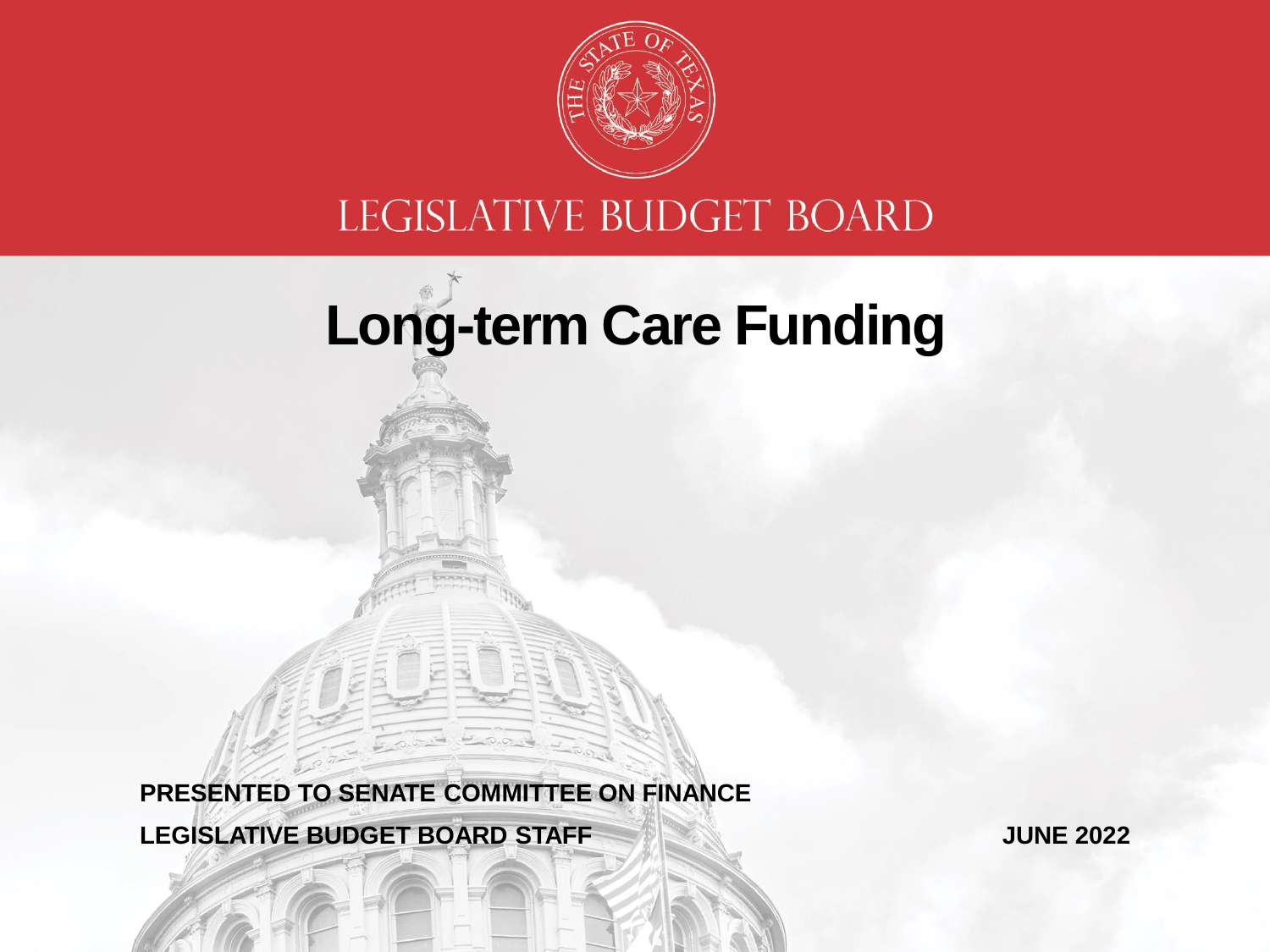#### **Statement of Interim Charge**

**Long-term Care Funding:** Examine state investments in the long-term care system. Study nursing facility funding issues and the impact of the pandemic on capacity and delivery of care. Explore nursing facility quality metrics and recommend strategies to improve the sustainability of the long-term care workforce.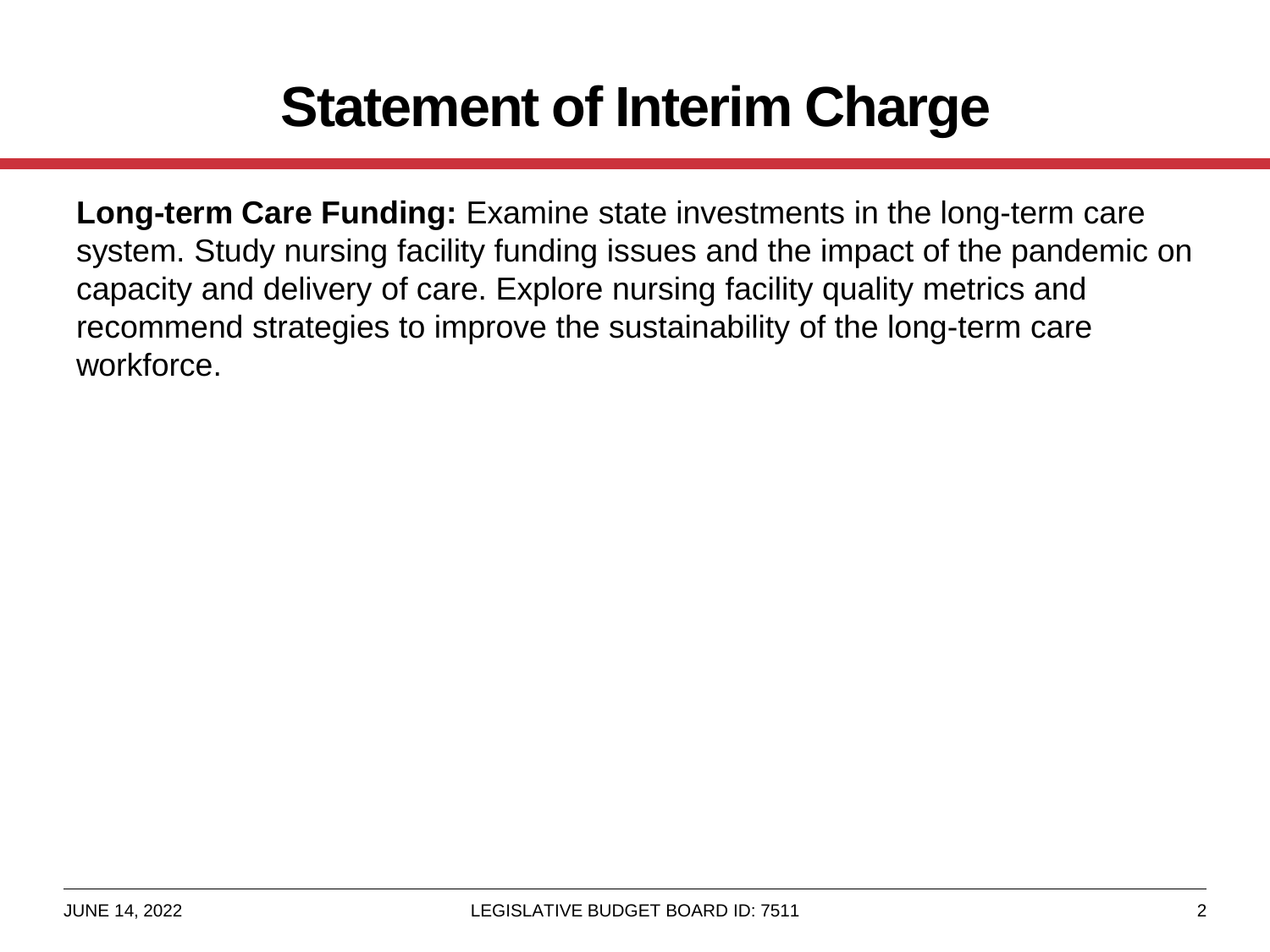#### **Presentation Overview**

- Medicaid overview and the related service delivery models
- Appropriations to the long-term care system
- One-time funding for Nursing Facilities
- Federal COVID-19 funding made available directly to Nursing Facilities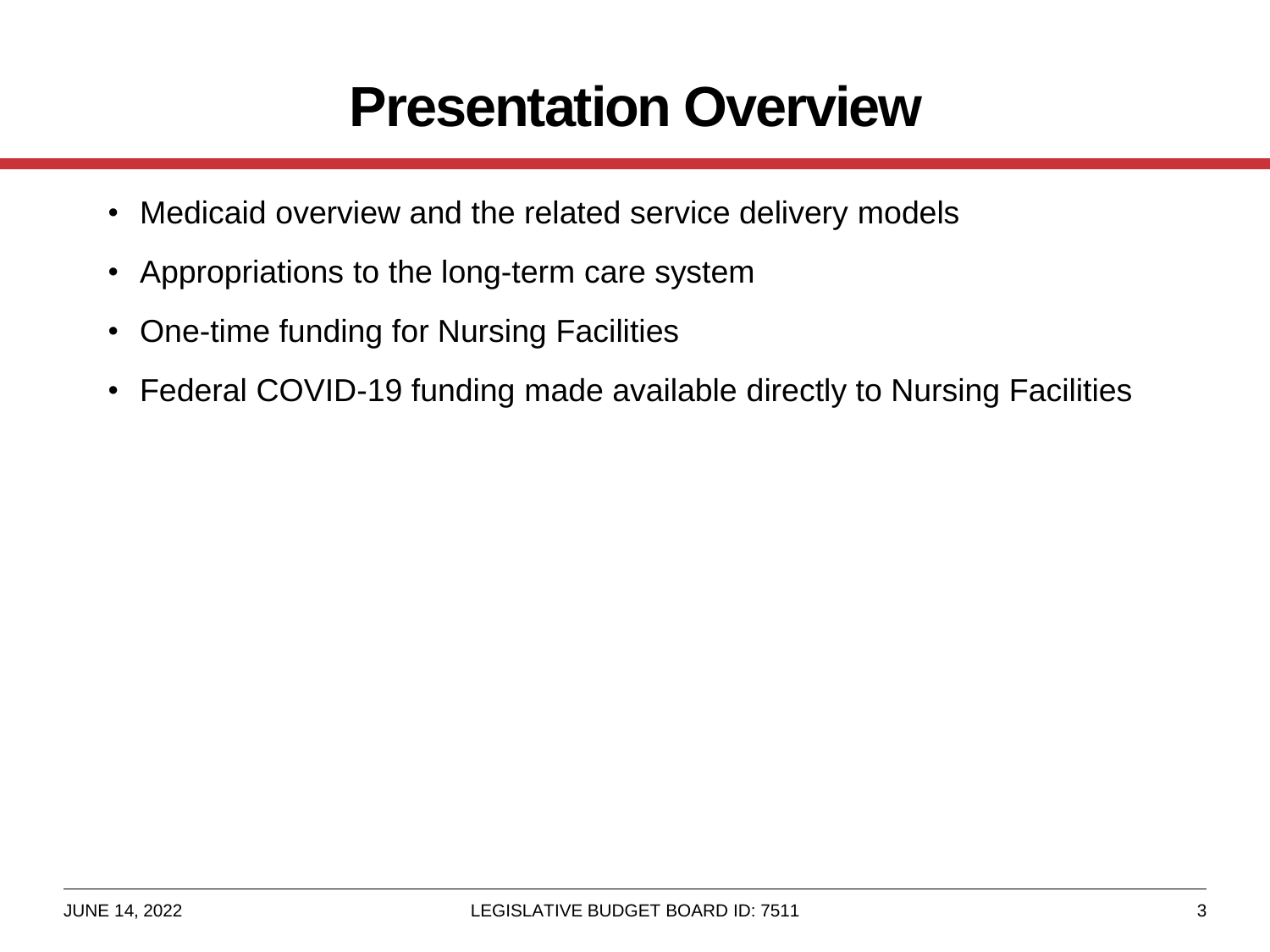#### **Medicaid Overview**

Medicaid is a jointly funded State-Federal program providing health coverage and services to low-income children and their families, pregnant women, seniors, and people with disabilities. As a requirement of participation, states must cover certain groups and have the option to cover additional groups.

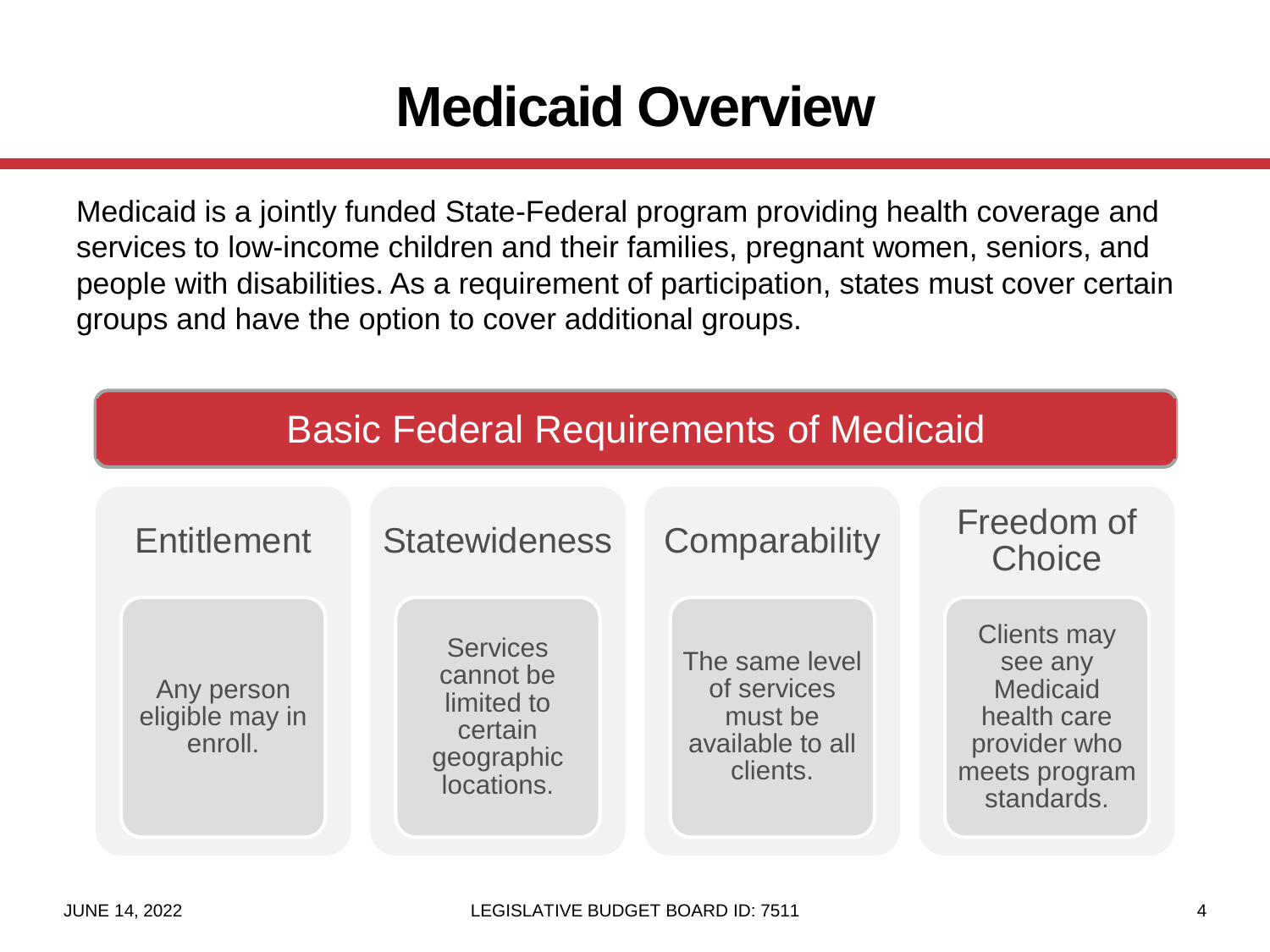#### **Service Delivery Models**

There are two service delivery models for Medicaid:

- **Fee-for-Service** (6.0 percent of clients) payments are made directly to hospitals, providers, physicians, pharmacists, and other medical practitioners for services rendered.
- **Medicaid Managed Care** (94.0 percent of clients) a health care delivery system where the state Medicaid agency, the Health and Human Services Commission (HHSC), enters into contractual agreements with managed care organizations (MCOs) to deliver services to clients through negotiated contracts with various service providers.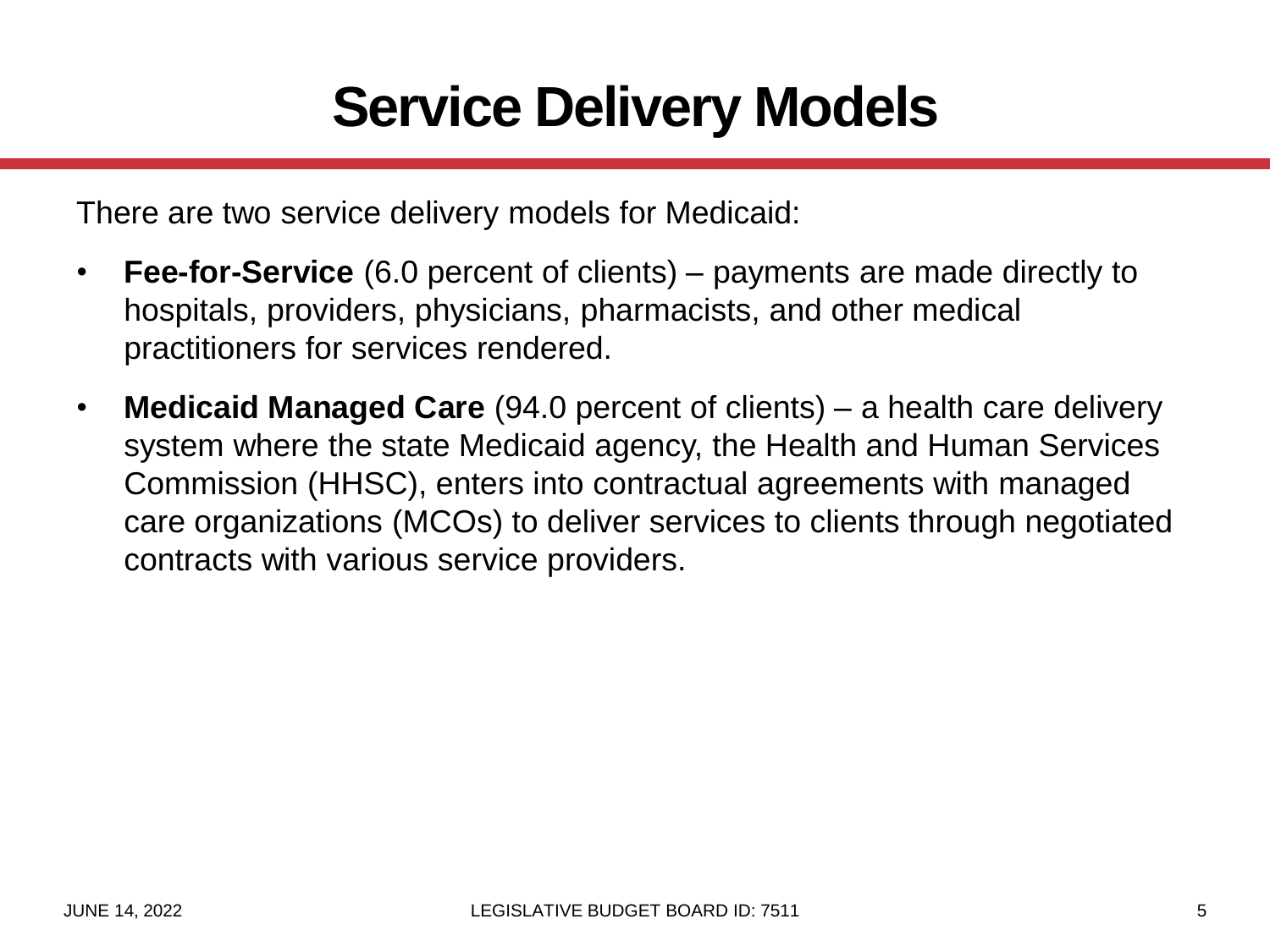#### **Medicaid Managed Care**



Over the last 20 years, HHSC has transitioned most clients away from the fee-for-service payment model.

HHSC now contracts with 17 managed care organizations, and three dental maintenance organizations, to coordinate care for Texas Medicaid and Children's Health Insurance Program (CHIP) Beneficiaries.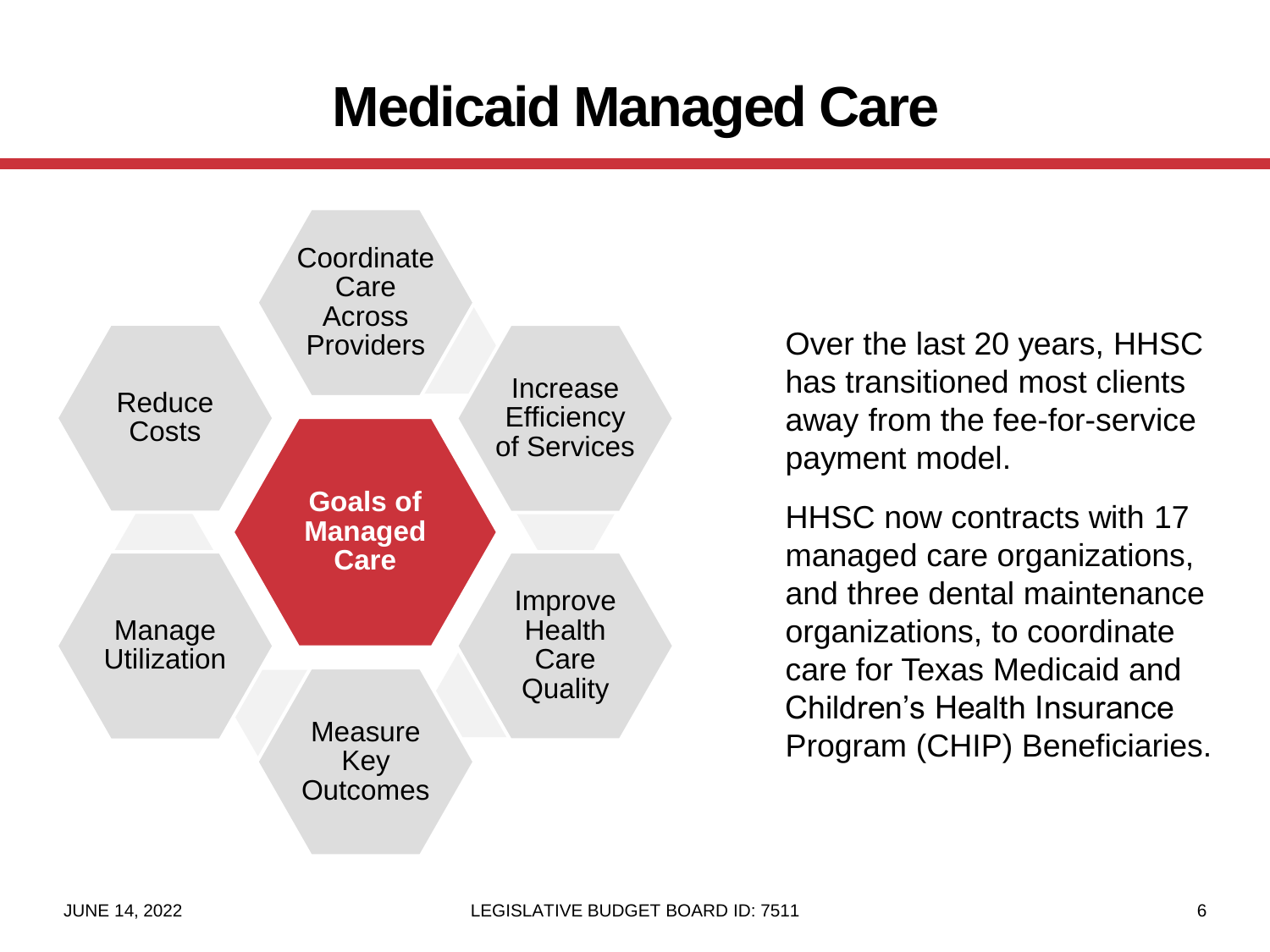#### **Funding Managed Care**

In a managed care system, HHSC pays a capitated rate, or fixed amount of money, per member per month to MCOs. This amount is fixed for 12 months but may be modified to account for new or developing situations, such as COVID-19.

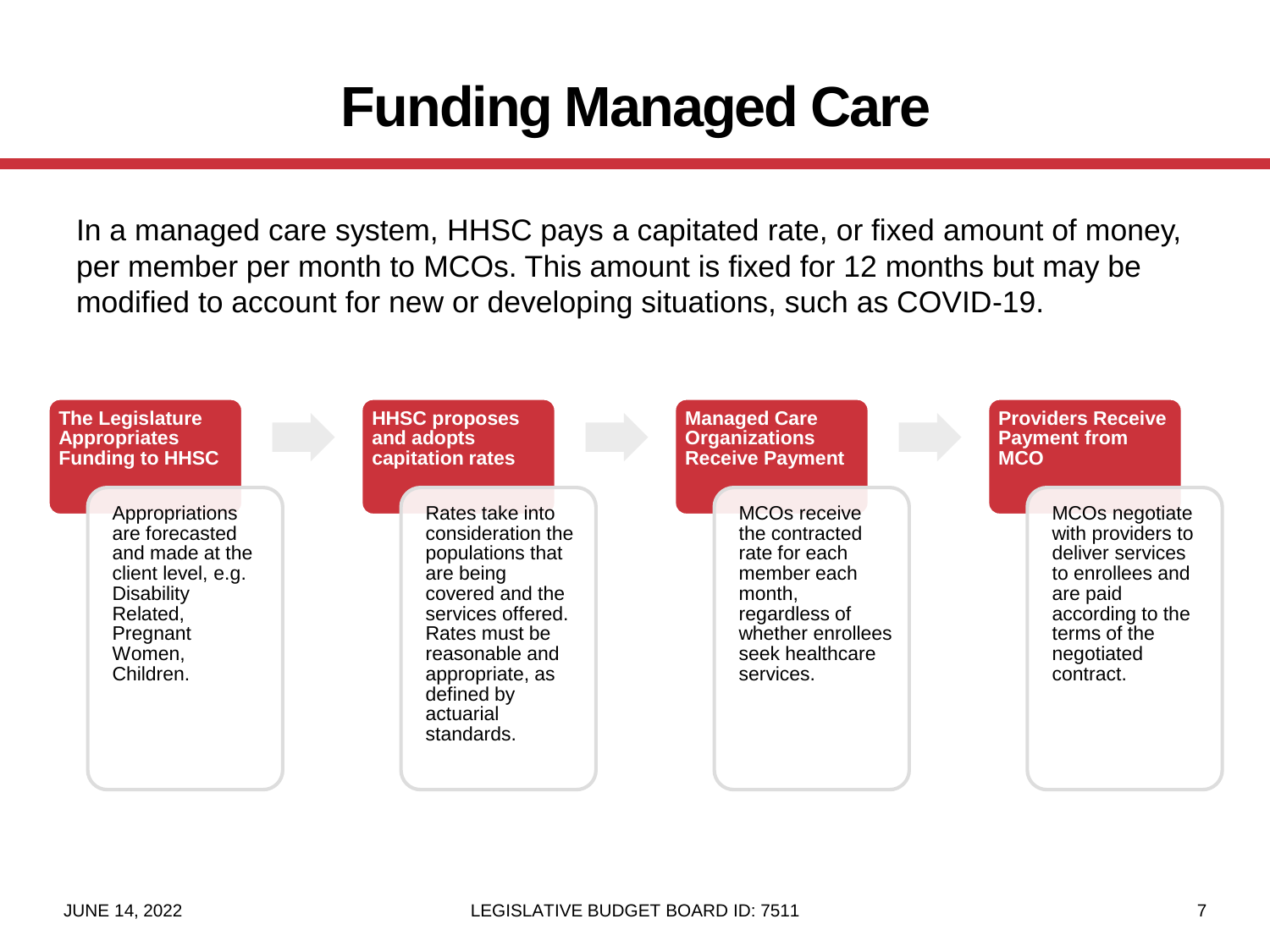# **Long-term Care Funding**

Nursing Facilities were carved into managed care in **March 2015.** After moving into managed care, funding for nursing facilities primarily flows through managed care organizations and is appropriated at the client level across the corresponding Medicaid strategies.

Currently, the following strategies in the General Appropriations Act

- **A.2.4, Nursing Facility Payments**, and
- **A.2.5, Medicare Skilled Nursing Facility**

primarily include funding for community services and supports for nursing facilities.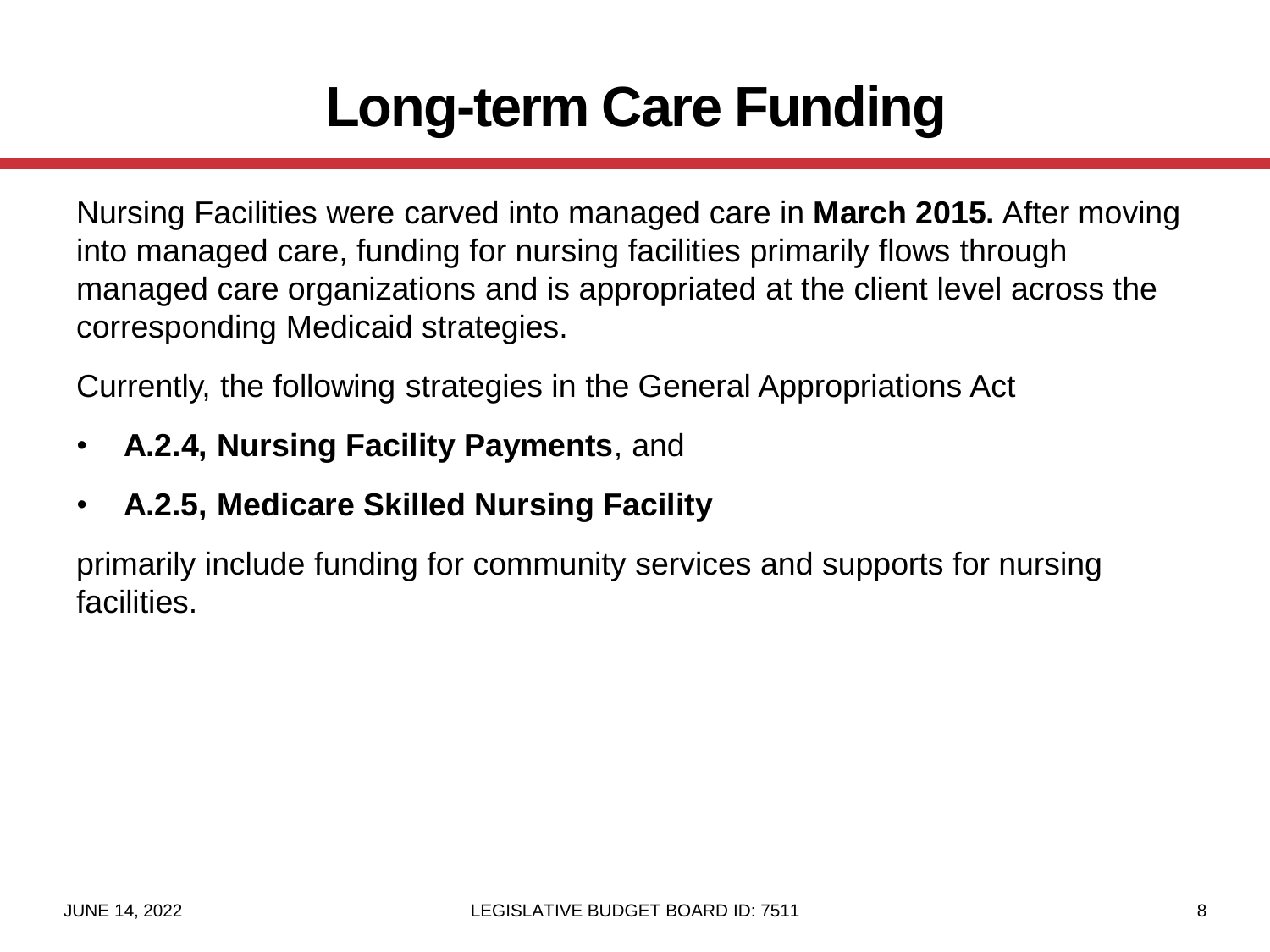# **Select Medicaid Expenses by Strategy**



NOTES:

(1) Data for 2021 may be adjusted for up to 12 months following the end of a fiscal year.

(2) A.2.5, Medicare Skilling Nursing Facility, includes both Acute and Long-term expenses for Nursing Facilities.

SOURCES: Legislative Budget Board; Health and Human Services Commission.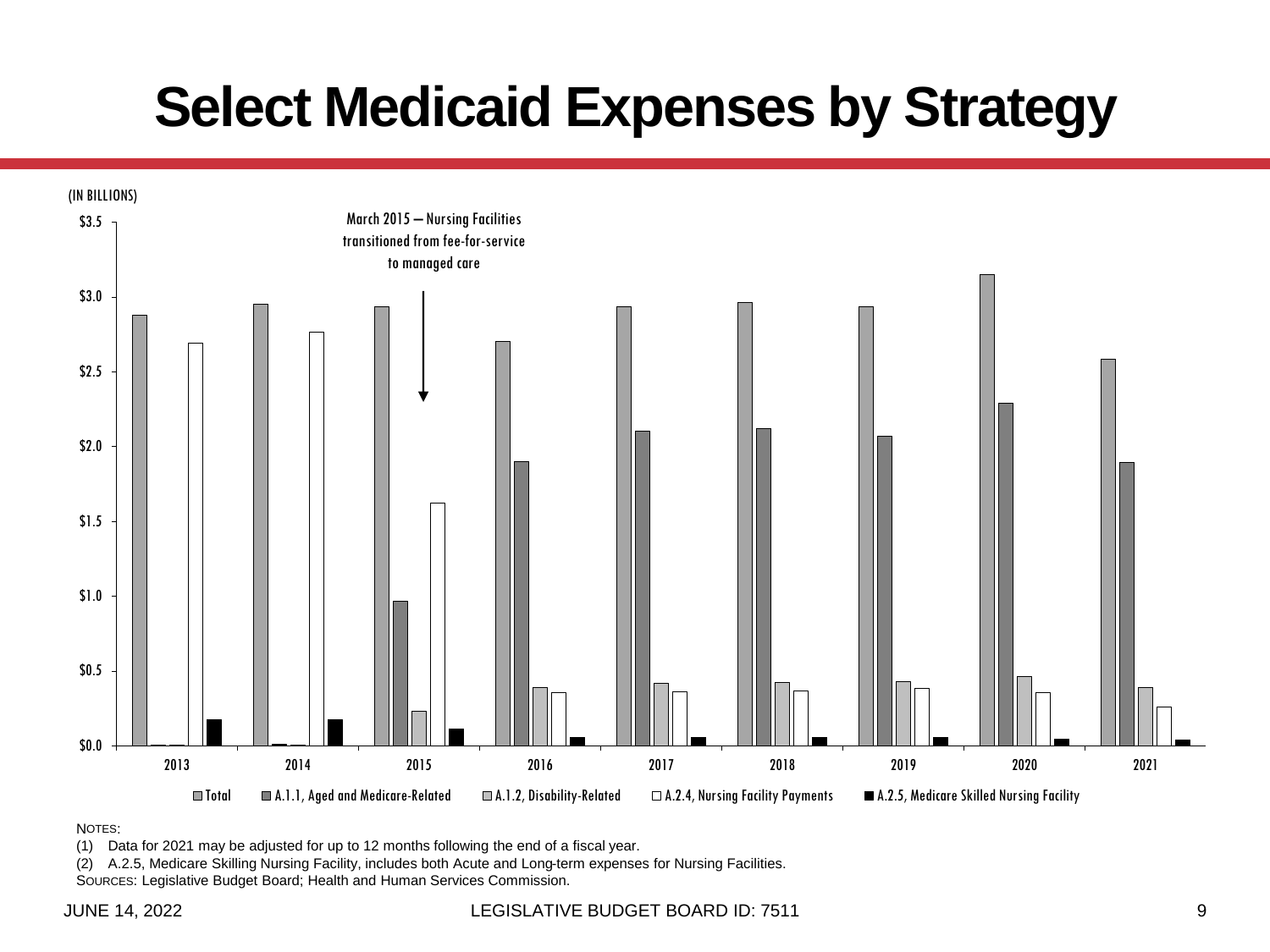#### **Nursing Facility Rate Increase**

#### **2014 – 2015**:

The Eighty-third Legislature, 2013, appropriated funding for a 2.0 percent rate increase to nursing facilities in fiscal year 2014 and a 4.0 percent increase in fiscal year 2015, including:

- **\$60.9 million in All Funds** (\$25.1 million in General Revenue) for fiscal year 2014; and
- **\$185.7 million in All Funds** (\$77.9 million in General Revenue) for fiscal year 2015.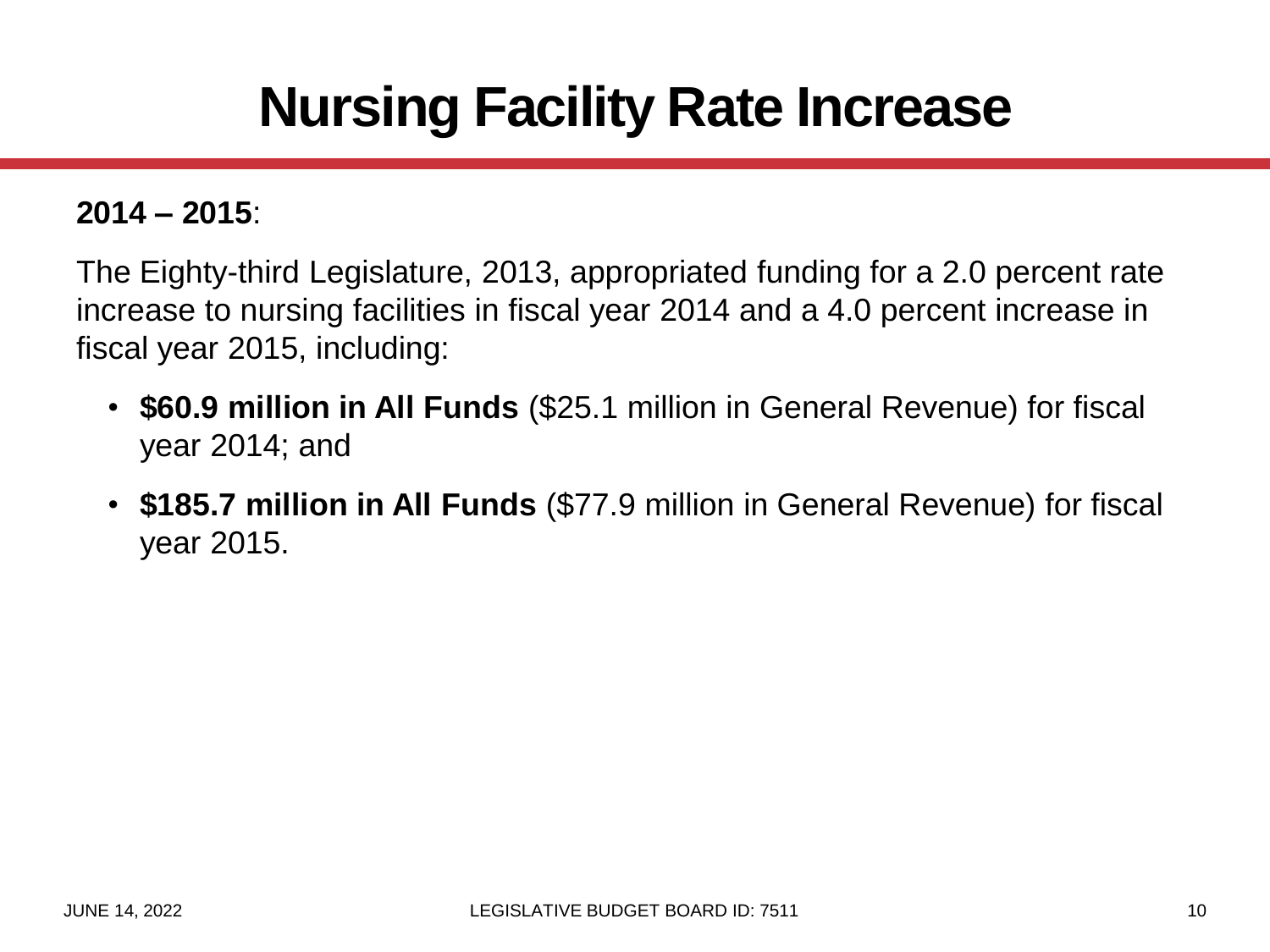# **COVID-19 Add-on Rate**

#### **2020 – Present Day**:

HHSC adopted a temporary COVID-19 rate add-on for Nursing Facilities. The \$19.63 per day rate add-on became effective April 1, 2020 and is expected to conclude at the end of the federally-declared Public Health Emergency (PHE). Providers can use the funding for COVID-19 related expenditures, such as:

- Direct care staff salaries and wages;
- Personal protective equipment; and
- Dietary needs/supplies.

HHSC estimates that **\$772.6 million in All Funds** (\$251.1 million in General Revenue) has been distributed to Nursing Facilities between April 1, 2020 and April 15, 2022 for this purpose.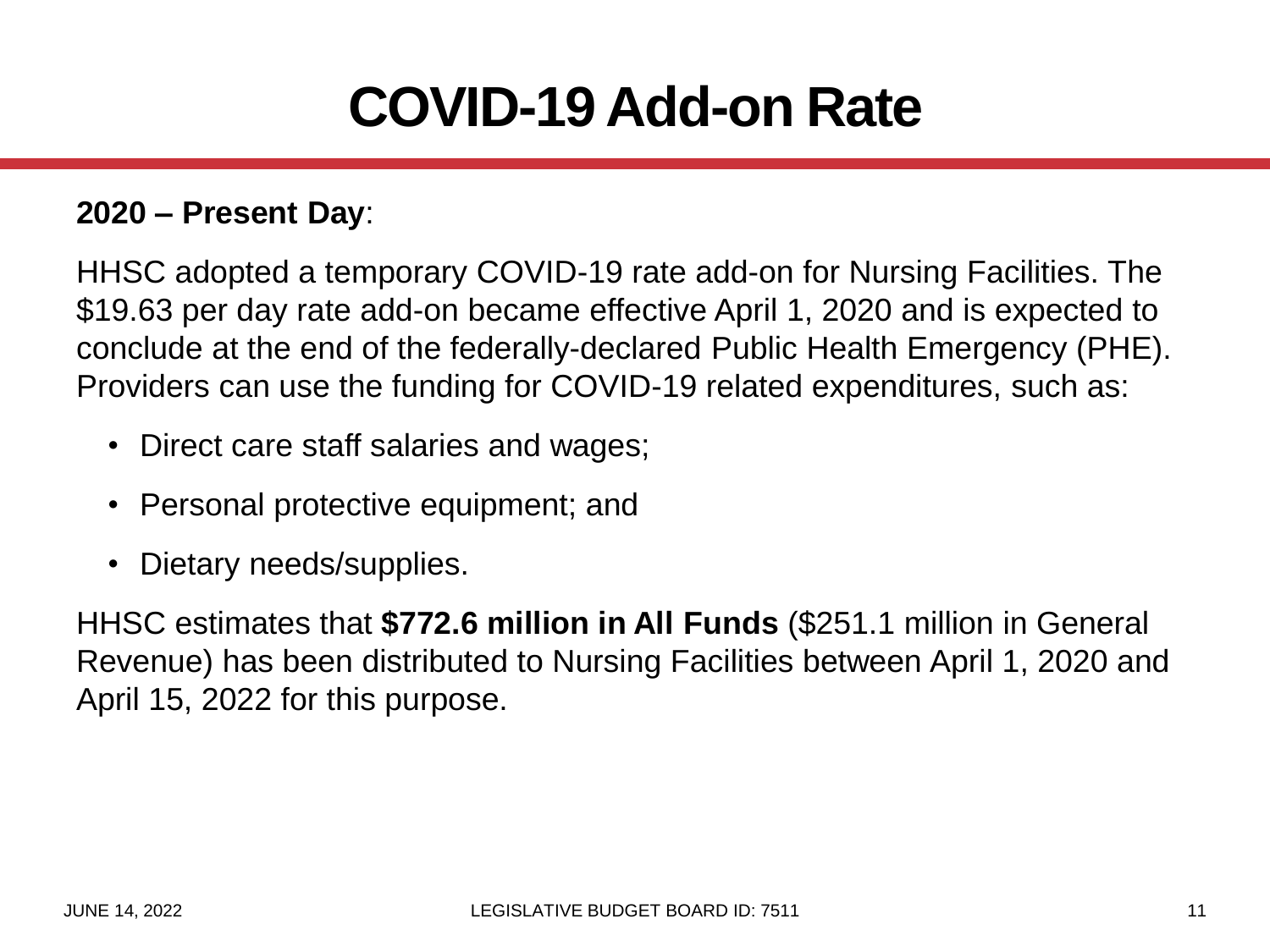#### **Coronavirus State Fiscal Recovery Funds**

#### **2021**:

Senate Bill 8, Eighty-seventh Legislature, Third Called Session, 2021 included \$378.3 million in Federal Funds to provide grants for staffing needs at nursing facilities, assisted living facilities, home health agencies, Intellectual or Developmental Disabilities (IDD) facilities, and community attendants. HHSC allocated the following for nursing facilities:

- **\$90 million** (\$75,000 per licensed facility) in direct awards; and
- **\$110.0 million** distributed via a competitive award process.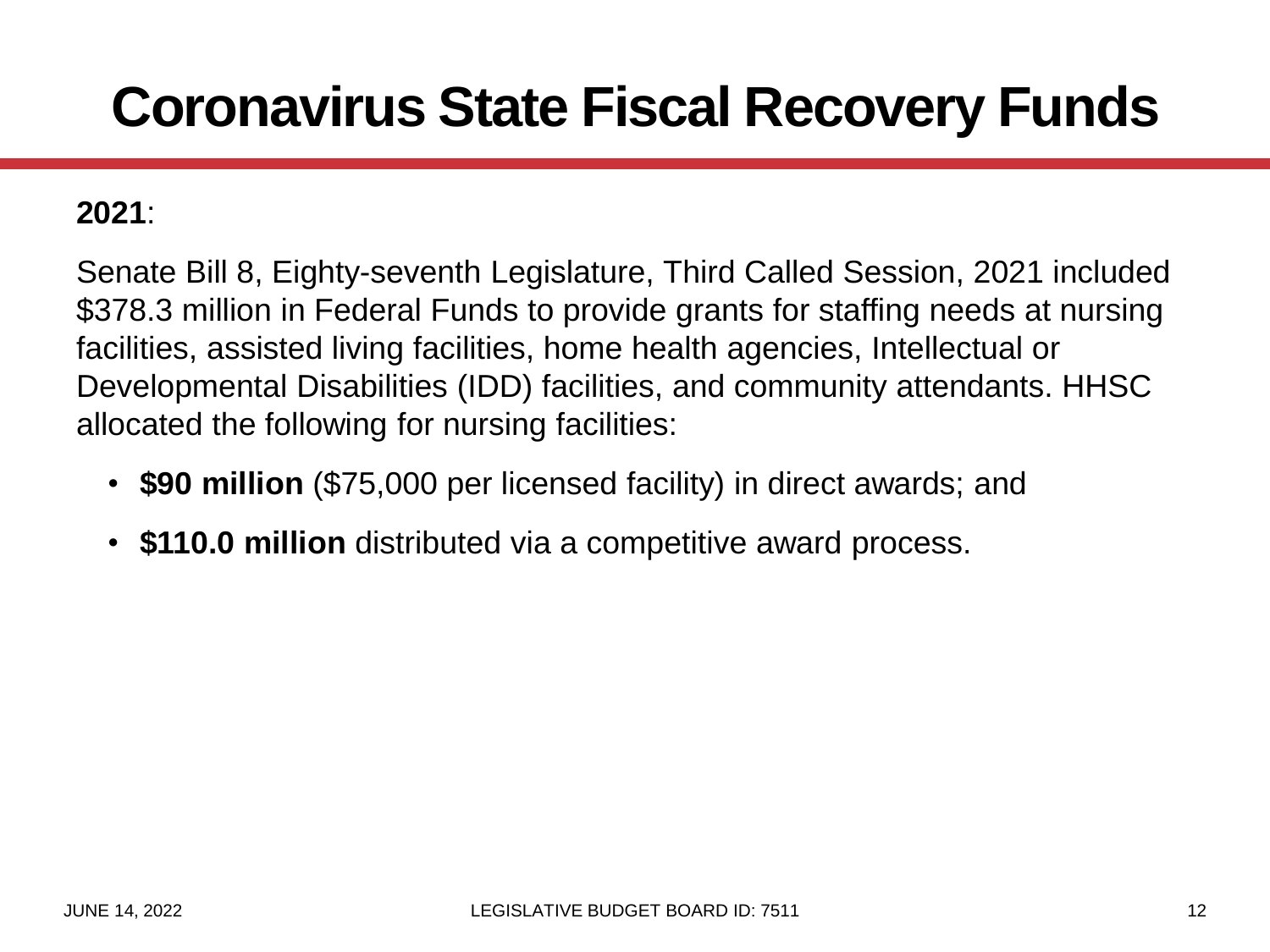# **COVID-19 Federal Funding Reporting Requirement**

HHSC Rider 143, Reporting Requirement: COVID-19 Funding to Nursing Facilities and Hospitals, requires nursing facilities and hospitals contracting with HHSC to detail the total value and uses of COVID-19-related Federal Funds and unreimbursed expenses, in addition to temporary rate increases related to the PHE.

- HHSC submits quarterly reports to meet the requirements of the rider above and Senate Bill 809, Eighty-seventh Legislature, 2021, which requires healthcare providers to report sources of COVID-19 relief funding.
- From the end of January 2020 through February 2022, nursing facilities reported receiving **\$746.9 million in federal COVID-19 funds**.
- Data is self-reported and does not encompass all providers.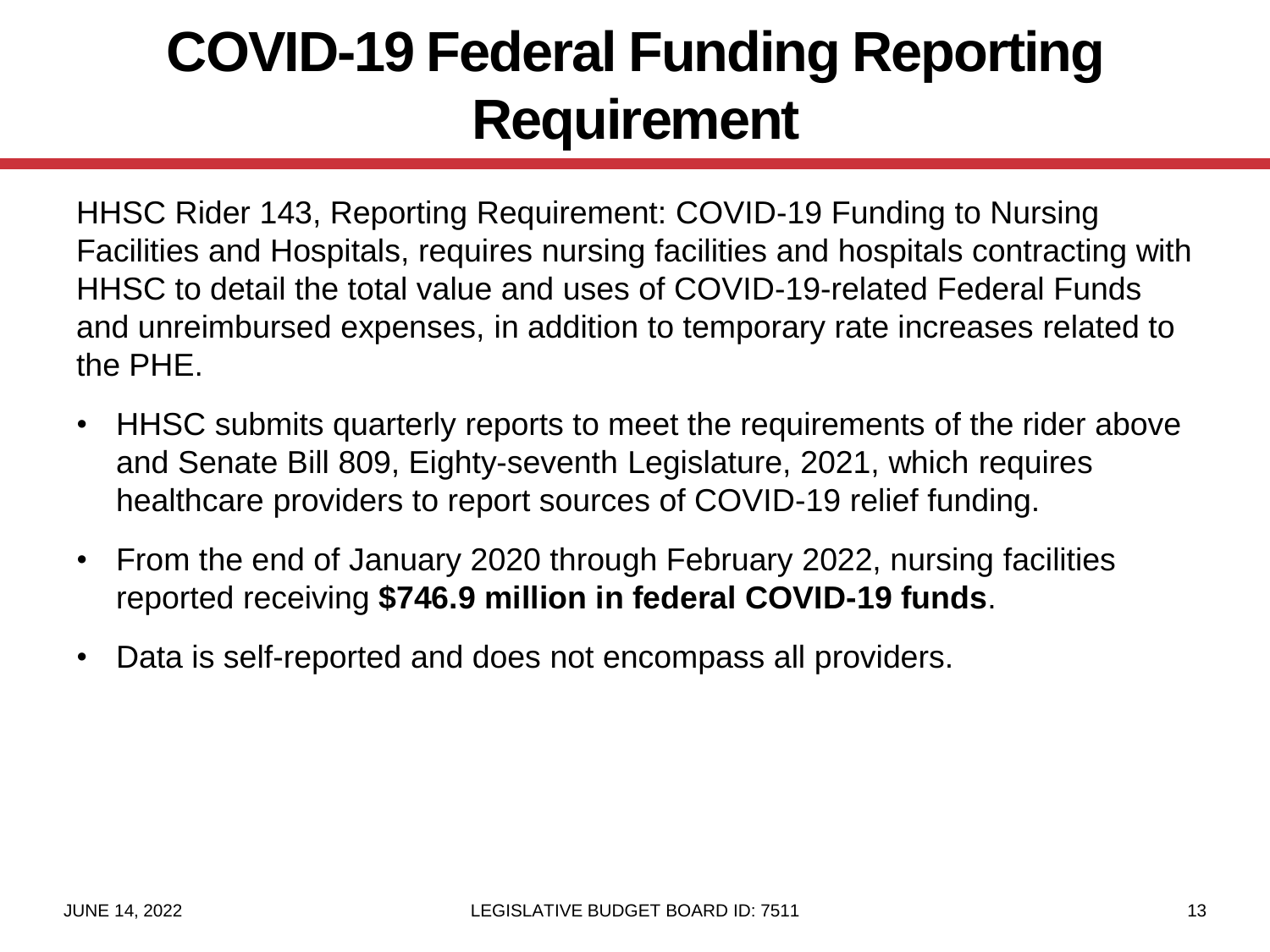# **COVID-19 Federal Funding Reporting Requirement**

| <b>REPORTING PERIOD</b>     | <b>REPORTED COVID-19</b><br><b>FEDERAL FUNDING</b> | <b>NURSING FACILITIES</b><br><b>RESPONDING</b> |
|-----------------------------|----------------------------------------------------|------------------------------------------------|
| January 2020 to August 2021 | \$647,409,508                                      | 1,140                                          |
| September 2021              | \$14,812,946                                       | 1,124                                          |
| October 2021                | \$7,627,798                                        | 1,076                                          |
| November 2021               | \$12,618,744                                       | 1,143                                          |
| December 2021               | \$34,455,060                                       | 1,083                                          |
| January 2022                | \$17,272,798                                       | 983                                            |
| February 2022               | \$12,748,807                                       | 861                                            |
| <b>Total</b>                | \$746,945,661                                      |                                                |

NOTES:

(1) Data is self-reported monthly through a survey sent to the Health and Human Services Commission (HHSC). The responses do not represent all nursing facilities.

(2) Amounts represent federal funding related to the COVID-19 pandemic provided to nursing facilities directly from the federal government, and exclude any pandemic-related funding received through the state.

SOURCE: Health and Human Services Commission, Coronavirus Disease (COVID-19) Public Health Emergency Reporting, as required by Senate Bill 809, Eighty-seventh Legislature, Regular Session, 2021, and the General Appropriations Act, 2022–23 Biennium, Article II, HHSC, Rider 143, Reporting Requirement: COVID-19 Funding to Nursing Facilities and Hospitals, June 1, 2022.